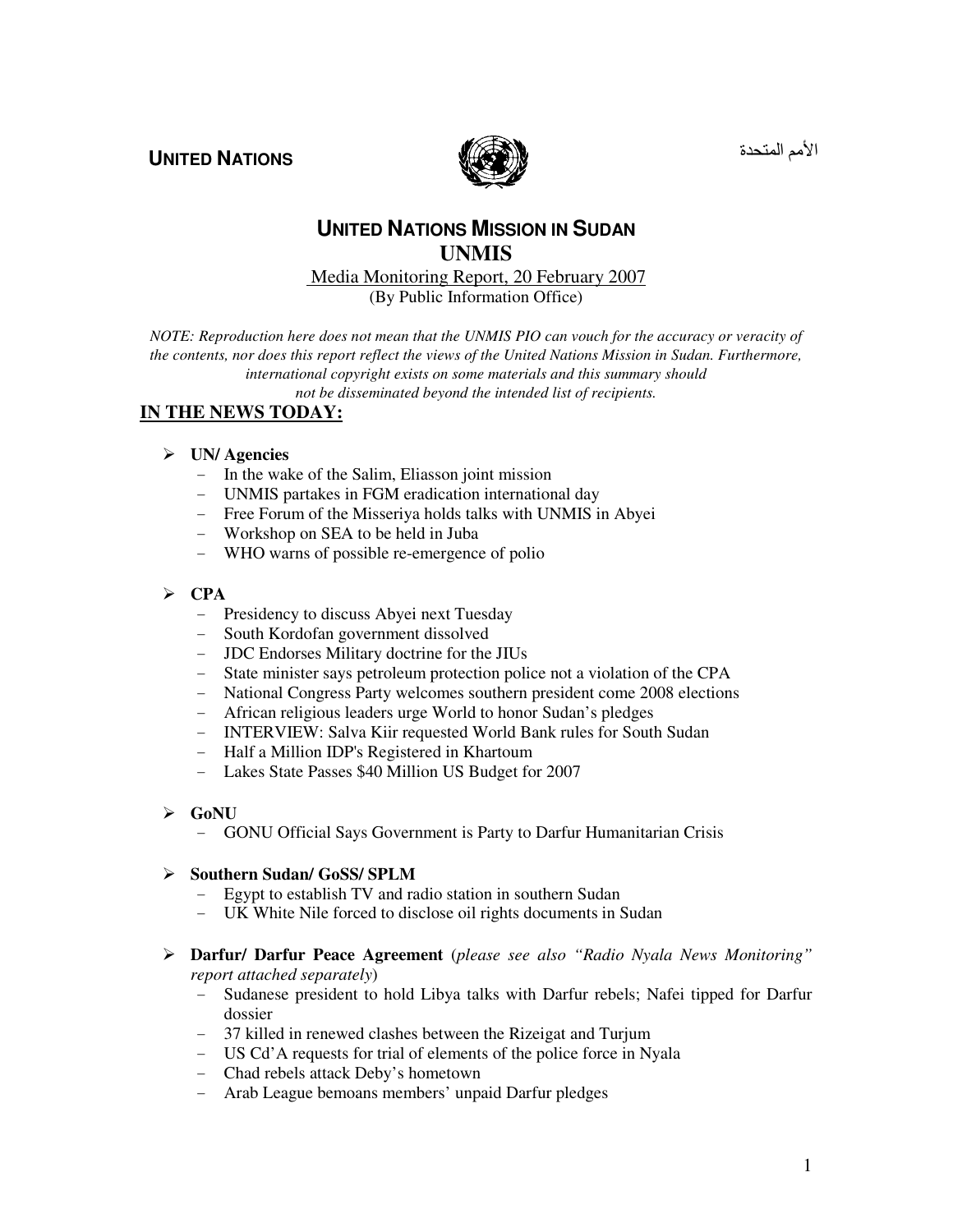# **HIGHLIGHTS:**

# **UN/ Agencies**

# **In the wake of the Salim, Eliasson joint mission**

(*AlAyaam*) Envoys Salim Ahmed Salim and Jan Eliasson have concluded a round of talks with the government and the armed movements of Darfur in a bid to bring the two sides to re-start talks.

African Union Spokesperson Noureldin Mezni said that the two envoys will return to Sudan mid next month despite the difficulties the faced.

Commander Jar-el-Nebi of a faction of the SLA said that talks will start as soon as agreement is reached between the movements. He however rejected the idea of such talks taking place only under African Union sponsorship.

In a separate story, opposition SLM leader AbdelWahid Mohamed Nour said that he told African and European leaders participating at the Cannes summit meeting in France that it is yet premature to talk on the issue of negotiations between the government and the armed factions in Darfur.

He said that priority has to be given to "bringing an end to the violence and the genocide in Darfur, opening safe corridors for the flow of humanitarian assistance to the IDPs, compensations, repatriation of the IDPs to their villages and protection, under an international umbrella, of the civilian populations from attacks by the Janjaweed."

AbdulWahid was also very critical of African Union envoy Salim Ahmed Salim whom he accused for contributing to the loss of the case for Darfur and to the fragmentation of the Darfur armed factions.

# **UNMIS partakes in FGM eradication international day**

(*Khartoum Monitor*) UNMIS Gender Unit participated in the observance of the International Day for the Eradication of Female Genital Mutilation during which cooperation with the Sudanese Women's General Union was discussed.

An UNMIS source revealed that on  $15<sup>th</sup>$  February UNMIS participated in the final day of the event that was organised by the National Council for Child Welfare, the Ministry of Social Welfare and in collaboration with the UNICEF.

The same source noted that on 14<sup>th</sup> February the Gender Unit met with the President of the Sudanese Women's General Union to discuss how the two sides can collaborate in the implementation of the Security Council Resolution 1325 on Women, Peace and Security. The two sides agreed during the meeting to organise a workshop in March 2007 on capacity building for the union.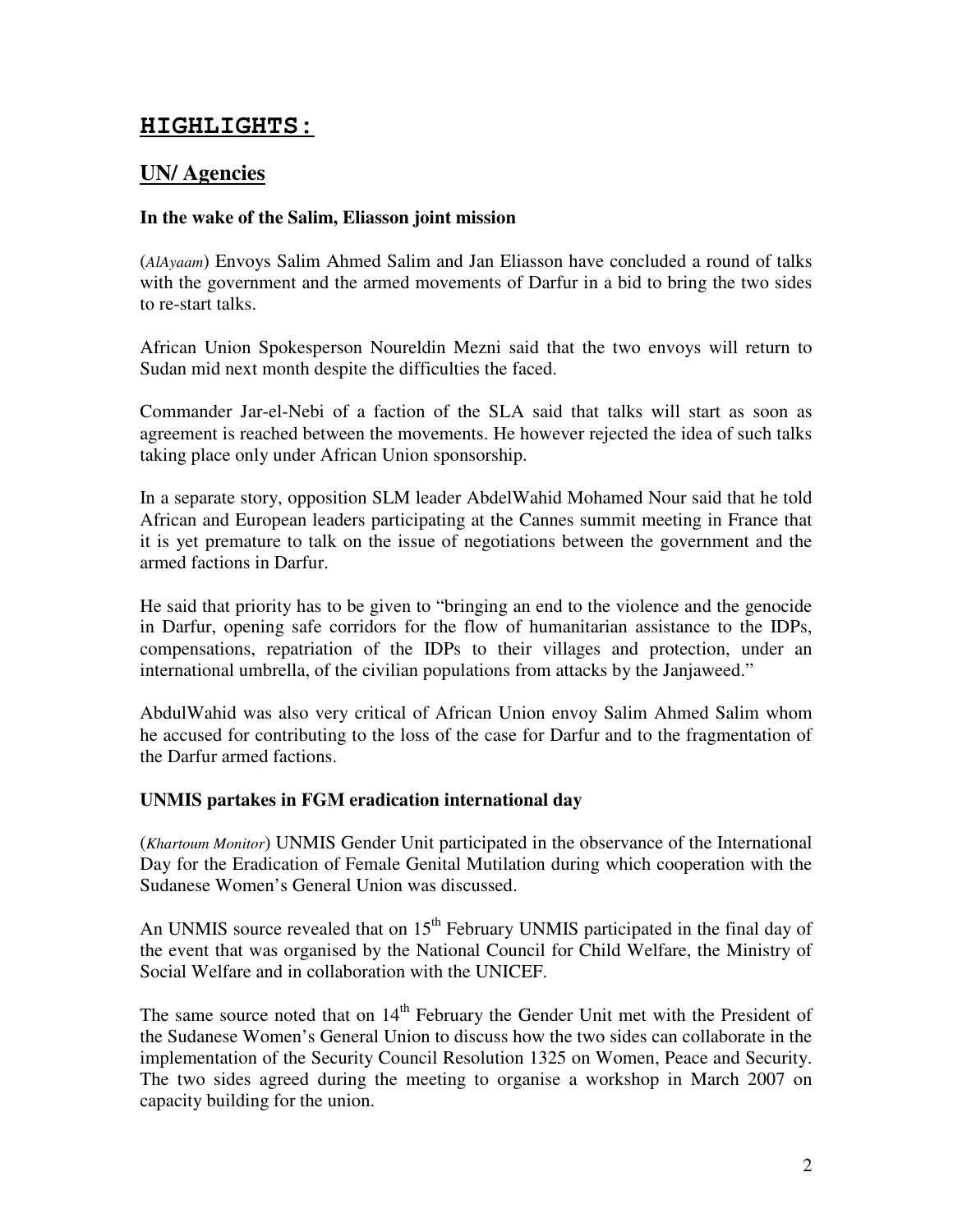#### **Free Forum of the Misseriya holds talks with UNMIS in Abyei**

(*Rai AlShaab*) The executive office of the Free Forum of the Misseriya is touring the Kordofan region giving lectures and organising symposiums and meetings covering a number of pressing issues and means to realise sustainable development and provide services to the people.

Leaders of the Free Forum also met recently with the local administration in Abyei town and with UNMIS representatives and discussed peaceful co-existence between the Misseriya and the Dinka.

The forum however reiterated rejection to the Panel of Experts report on the Abyei boundaries.

#### **Workshop on SEA to be held in Juba**

(*AlAyaam*) UNMIS is organising today a one-day workshop in Juba on Sexual Exploitation and Abuse.

The workshop is being organised in cooperation with the GoSS, UN agencies and local and international NGOs.

Among the objectives of the workshop are sharing of information on UN's zero-tolerance and its Code of Conduct on the issue. Participants will also discuss loopholes and the challenges to preventing such crimes especially with regards children in southern Sudan. They will also discuss the formation of joint monitoring mechanisms of the UN, the GoSS and civil society.

#### **WHO warns of possible re-emergence of polio**

(*AlAyaam*) The WHO has expressed fears of the re-emergence of polio in Sudan following new cases reported in Chad.

The organisations have called for a truce between the warring parties in order to enable vaccination teams to gain access to all children in the conflict zones.

# **CPA**

#### **Presidency to discuss Abyei next Tuesday**

(*AlRai AlAam*) The Presidency tables for discussion next Tuesday a number of outstanding issues between the CPA partners.

A source within the Presidency says that this forthcoming meeting will be a keynote meeting and during which the president and his deputies will discuss the issue of Abyei in light of the four proposals presented by the parties to the CPA, progress in the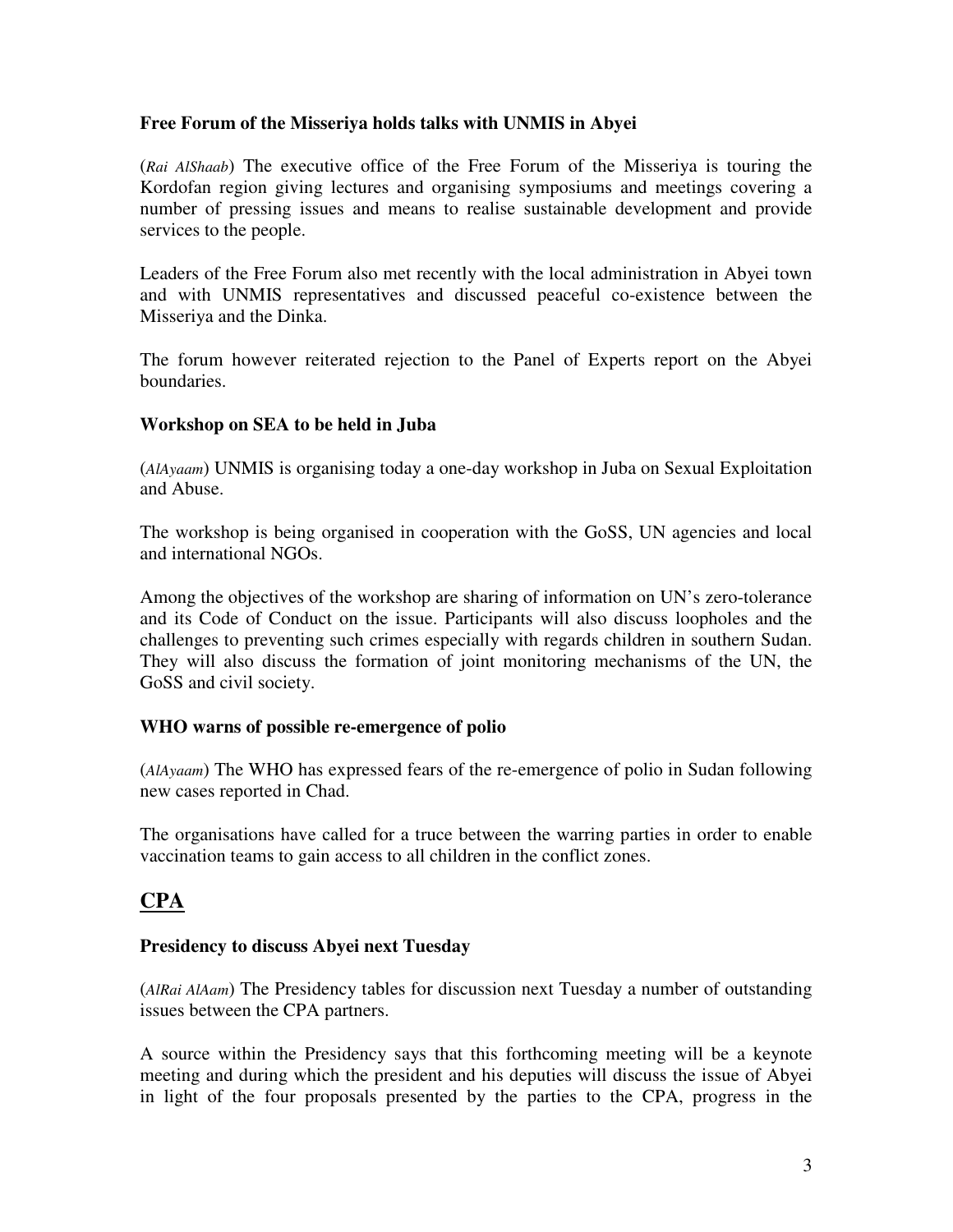implementation of the Protocol on Security Arrangements, the army redeployment schedule and progress in the circulation of the currency.

#### **South Kordofan government dissolved**

(*AlSudani et al*) The Parties to the CPA have issued a joint statement declaring the caretaker government of South Kordofan State dissolved and have formed a joint committee to lay plans to appoint a new government to be unveiled this Thursday.

But *AlAdhwaa* daily reports that regional ministers on the National Congress Party ticket have criticised the government on the decision to dissolve and pointed out that the decision was at an inappropriate time given the situation in the state.

Governor Ismail Jallab says this is by virtue of the fact that the state constitution has been endorsed.

On the security situation, Governor Jallab said the situation is under control and that the police has launched investigations into the outbreak of violence.

The parliamentary group on security at the National Assembly had met earlier calling on the Ministry of Interior to intervene for an end to the violence in the area.

# **JDC Endorses Military doctrine for the JIUs**

(*SMC*) The Joint Defence Council (JDC) during its 8th round meeting today endorsed the principle of a joint "military doctrine for the JIUs.

JDC spokesman Gen Majzoub Rahama says that the importance of the joint military action endorsed today is that it represents a basis of conception and ideas that could guide the experiment for future unification to execute military operations.

#### **State minister says petroleum protection police not a violation of the CPA**

(*Khartoum Monitor*) A state minister at the Ministry of Interior told the *Khartoum Monitor* from Yei that the ministry has plans to train police officers from the GoSS police at the police academy in Khartoum.

State minister Aliu Ayang said training of the police force in Juba, Warrap and Bahr-el-Ghazal is going on as planned and denied reports that Ugandan police is supervising training of the southern Sudan police.

He also said that an agreement has been reached between the Federal Ministry of Interior and the Southern Sudan Police to train three police battalions in Khartoum to assist with the resolution of tribal conflict. These battalions, he adds, will deploy to Equatoria, Bahrel-Ghazal, Upper Nile and areas plagued with tribal conflict.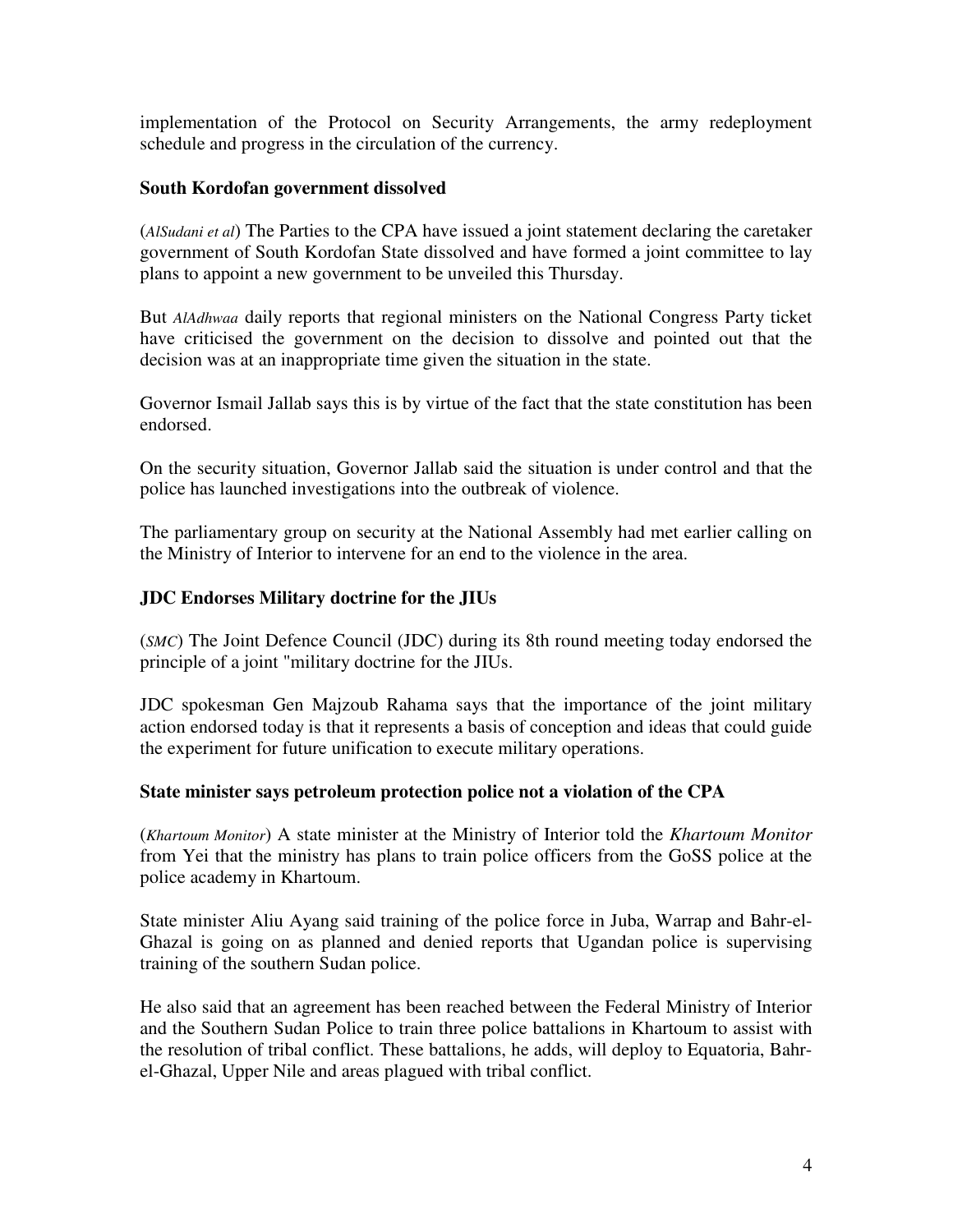On allegations by some SPLM members that the Petroleum Protection Police deployed at various oil installations is a violation of the CPA, the state minister said such a force is not a violation of the agreement and is in fact required for the protection of these installations which are not only confined to southern Sudan.

### **National Congress Party welcomes southern president come 2008 elections**

(*Khartoum Monitor*) The spokesperson of the NCP's southern sector says that they welcome Dr. Turabi's calls for a southern Sudanese president for the Sudan be he Muslim or Christian as long as that is the will of the people.

Khamis Haggar said however that he would very much like to see the president hailing from the Darfur region but pointed out that the National Congress Party will respect the will of the people come the elections.

#### **African religious leaders urge World to honor Sudan's pledges**

(*Xinhua/ST*) In a joint statement issued in Nairobi, Kenya, following discussions with political and religious leaders in Khartoum and Juba, an African interfaith delegation said peace in Sudan would stabilize the region as a whole.

"Peace in Sudan will be the base for stability and peace for the whole region and Africa," the delegation of religious leaders representing the Inter-Faith Action for Peace in Africa (IFAPA)said in a statement.

The delegation, led by Rev. Ishmael Noko, General Secretary of the Lutheran World Federation (LWF) and convener of IFAPA, said the people they met including community-based women and youth groups, had emphasized that the conflict in the Sudan "was clearly not a religious one but rather political."

During the visit, the religious leaders said various religious communities, political parties and civil society groups expressed their appreciation for the agreements, but also cited difficulties with the accords, especially the bilateral approach, which excluded other parties.

#### **INTERVIEW: Salva Kiir requested World Bank rules for South Sudan**

(*ST*) GoSS President Salva Kiir requested World Bank to apply its procedures of procurement and financial management rules in southern Sudan to prevent corruption and build institution for good governance.

In an interview to Sudan Tribune with Ishac Diwan, The World Bank Country Director for Ethiopia and Sudan and The EU Special Representative for Sudan, Pekka Haavisto, the two officials attributed the slow implementation of development projects financed by the Multi-Donor Trust Funds (MDTF) in southern Sudan to the slowness of peace implementation and the absence of a well established administration.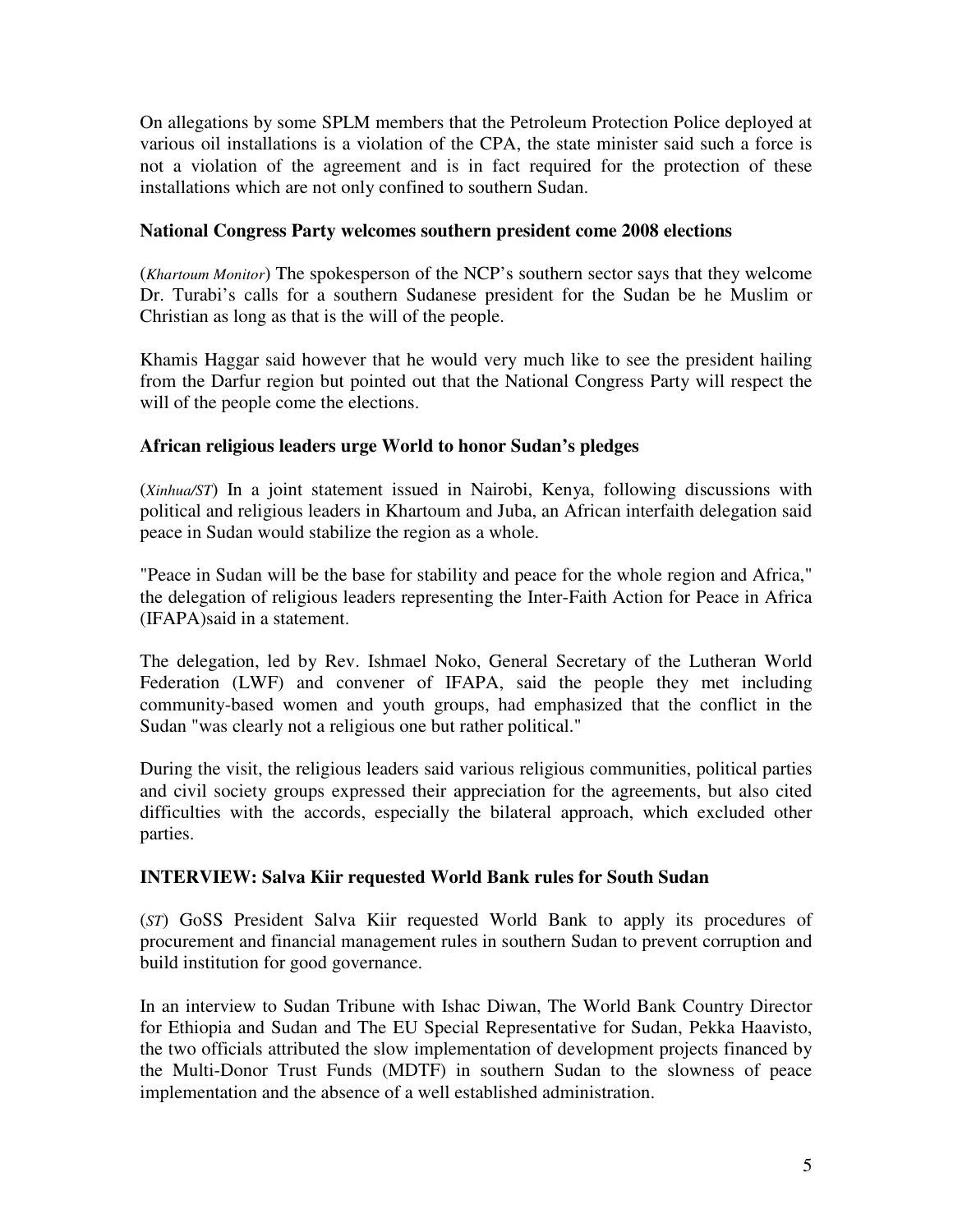The WB representative further said that the president of southern Sudan government demanded, in spite of all the frustrations related to the learning a new management system, that GoSS should use WB rules in order to uphold its good governance goals.

Asked about the role of the WB in the delay of development projects, Diwan said that besides the institutional cause there was a financial one. He indicated that financial contribution of GoSS during 2006 was less than expected.

He confirmed that they disagree with South Sudan government on the appreciation of some projects such as the Juba Hospital project. In addition, he considered that there is a disproportionate attention to Juba. He urged GoSS to develop a workable payroll for the civil service. The WB showed concern about the public borrowing decisions.

The EU envoy to Sudan repeatedly pointed out the EU close follow up of MDTF's performance. He stated that the WB has increased its efforts.

*Full text of the interview attached separately* 

#### **Half a Million IDP's Registered in Khartoum**

(*SRS*) The International Organization for Migration, IOM, says it has registered 500,000 IDP's in Khartoum who wish to return to southern Sudan.

An official from IOM, Mr. Mario Tavolaj, said the IOM will not provide shelter to returnees upon arrival at their destinations, but that there are other NGO's on the ground that will provide shelter. However, Mr. Tavolaj said the IOM will monitor the repatriation of IDP's and will provide some necessities on arrival.

He also said 38,000 IDP's have been registered in southern Darfur to return to southern Sudan.

The IOM will work in conjunction with an NGO called Fellowship for African Relief to carry out the repatriation exercises.

# **Lakes State Passes \$40 Million US Budget for 2007**

(*SRS*) The Lakes State legislative assembly has passed this year's budget of \$40 million U.S.

The state Minister of Finance, Trade and Industry, Philip Marol Mading told Sudan Radio Service on Friday that although the state assembly has passed such a large budget, \$40 million U.S. is not enough to finance all the projects in the state.

Mr. Marol said local revenues will consist mostly of taxes and fees.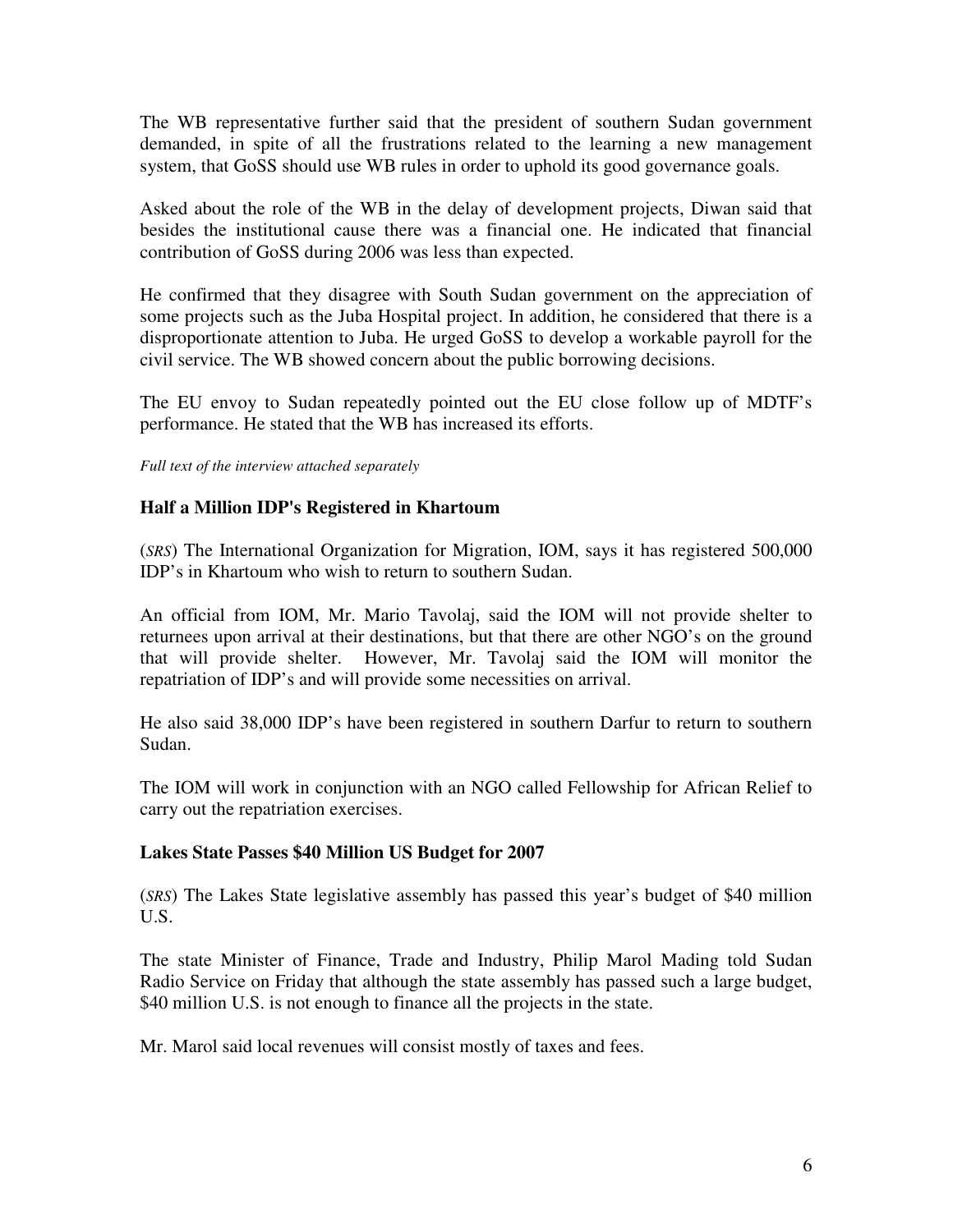He said that the Finance Ministry will work with Nile Commercial Bank to speed up the transfer of state government salaries so that state employees can receive their salaries on time

Commentaries:

*What is happening in South Kordofan?* This *AlAyaam* editorial article warns of worse days to come should the parties to the CPA continue trading accusations while doing nothing for the people on the ground.

The paper draws attention to the events in Kadugli and points out that the danger signs came early but the parties to the agreement kept on trading accusations until the area exploded. It warns of a bigger "explosion" if such a trend is left to continue.

# **GoNU**

# **GONU Official Says Government is Party to Darfur Humanitarian Crisis**

(*SRS*) The Minister of Humanitarian Affairs in the Government of National Unity says the government is party to the humanitarian crisis in Darfur.

In an interview with Sudan Radio Service in Juba last week, Mr. Kosti Manibe said the Darfur Peace Agreement has not stopped violence in the region because the government contributes to the violence.

Mr. Manibe suggested that the best solution to end the humanitarian crisis in Darfur is to resolve political differences among all the parties.

Mr. Manibe also said that preparations are being made to help southern Sudanese internally displaced persons and refugees return to their homes in the south. He said his ministry is planning to resettle about half a million southern Sudanese to their original homes by the end of this year

# **Southern Sudan/ GoSS/ SPLM**

# **Egypt to establish TV and radio station in southern Sudan**

(*The Citizen*) The Deputy Chairman of the Radio and TV Broadcasting Unions in Egypt said that his recent short technical visit to Juba was in return to the visit paid him by the GoSS information minister and was intended to observe the situation in southern suadn.

Eng. Hamdi Munir said that the Egyptian delegation would establish a radio and television broadcasting station in Juba.

The Egyptian Consul in Juba also concurred and added that the Egyptian government, through the consulate, was ready to provide southern Sudan television and radio with all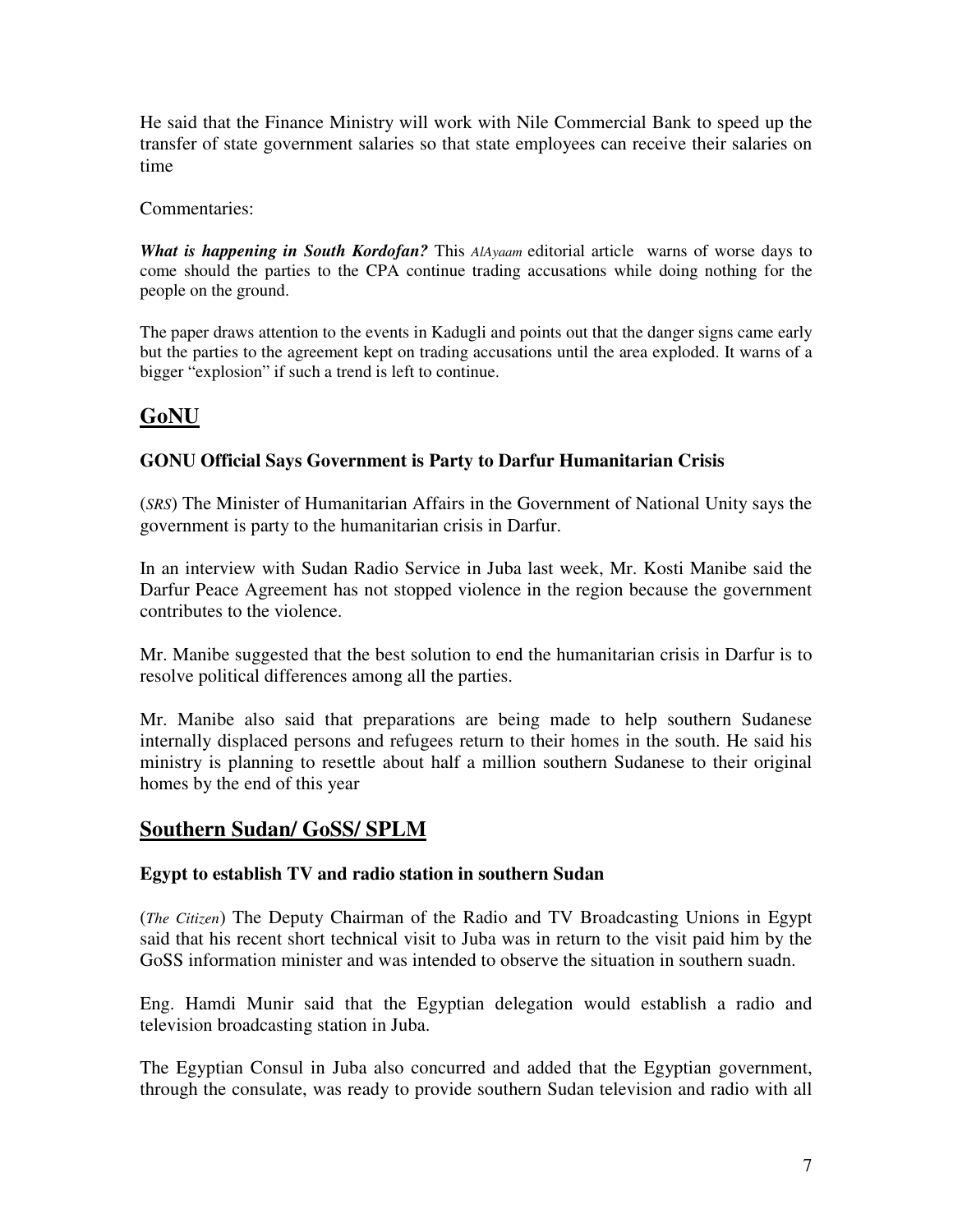facilities they need to reinforce the bilateral relationship between southern Sudan and Egypt.

#### **UK White Nile forced to disclose oil rights documents in Sudan**

(*The Independent*) White Nile, the AIM-listed oil explorer chaired by the former England cricketer Phil Edmonds, has suffered a court setback in its battle with the French giant Total over a key oil concession in Sudan.

Although White Nile is yet to tell the City about the setback, Small Talk has learnt that on 31 January the group was ordered by the Court of Appeal to disclose documents which confirm its rights over Block Ba in the south of the African country.

The AIM company has long resisted such a move, but following the judgment it has no choice other than to release the documents as the court has refused it permission for any further appeals. Small Talk has also learnt that White Nile has been ordered to contribute to Total's legal costs.

The dispute centres on White Nile's rights over 60 per cent of Block Ba, a 67,000-squarekilometre site in southern Sudan that is the company's key asset. In February 2005, it secured the concession from the government of southern Sudan. However, Total has claimed all along that this infringes on exploration rights it won from the country's central government in Khartoum in 1980. The two companies have been locked in a court battle for more than a year,.

But, it is hard to understand why White Nile has been so determined not to hand over the documents. After all, it is these very documents that prove its rights to Block Ba. By disclosing them, it could have saved itself a lot of time, effort and legal cost.

# **Darfur/ Darfur Peace Agreement**

# **Sudanese president to hold Libya talks with Darfur rebels; Nafei tipped for Darfur dossier**

(*AFP/ST; AlSudani et al*) Sudanese President Omar al-Bashir is to travel to the Libyan capital for talks with Darfur rebel factions that refused to join a 2006 peace deal for the restive western region, official media announced.

A source at the President's Office said that this is in response to an invitation by Libya's Colonel Moamer Kadhafi for negotiations with the armed movements of Darfur which have declined to signed the Abuja peace agreement.

The official SUNA news agency said that the Sudan envoys of the African Union and the United Nations — Salim Ahmed Salim and Jan Eliasson — would also join the talks, along with Eritrean President Issaias Afeworki, who in the past stood accused by Khartoum of supporting the rebels.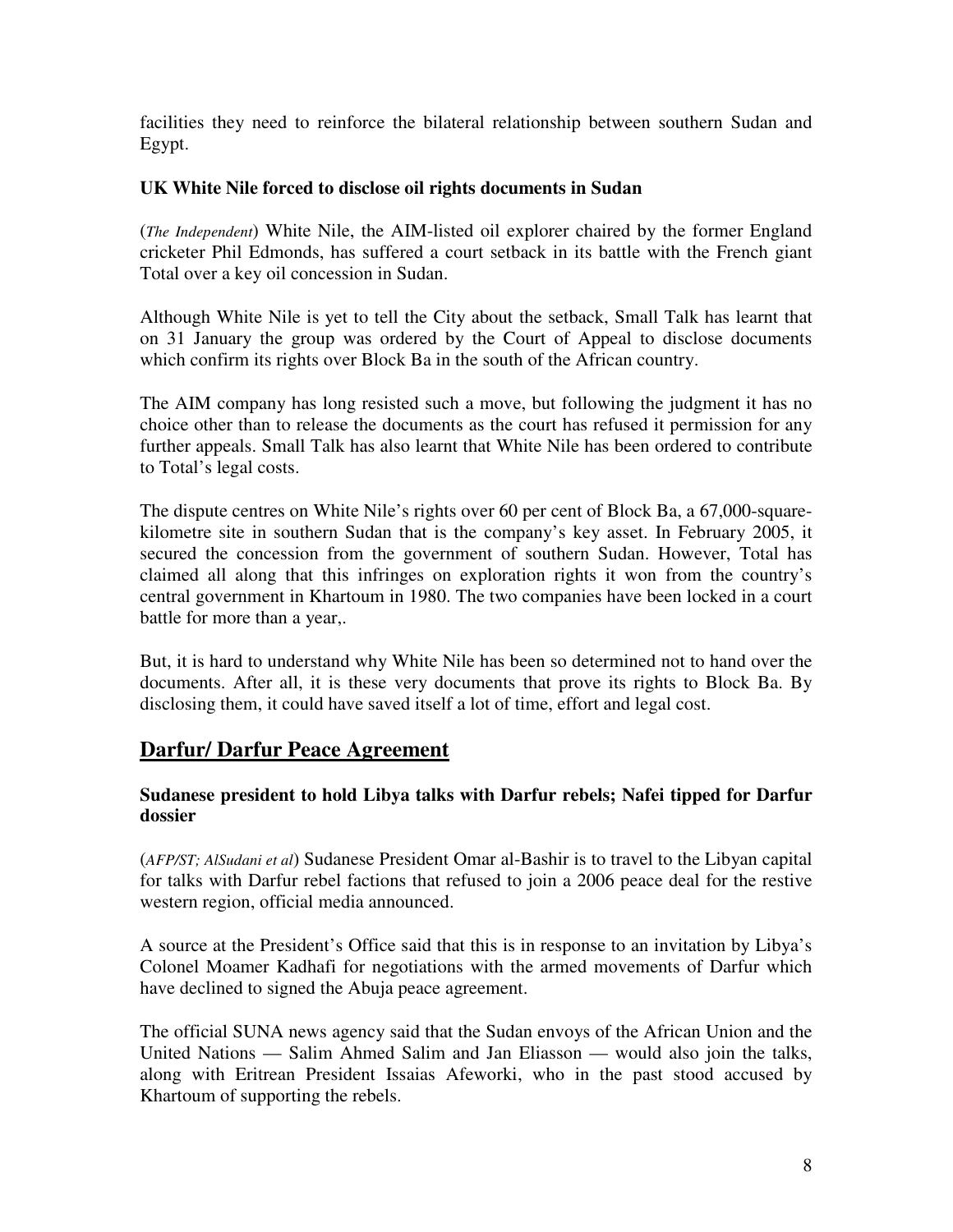The Egyptian and Chadian leaders were also supposed to participate but are yet to confirm their participation. *AlSahafa* adds that the JEM and the NRF have each received invitations from the Eritrean mediators to attend the talks but have turned down the invite. The JEM argues that it had not been informed before hand.

*AlSudani*, quoting Presidential Advisor Abdallah Ali Massar, said that this marks the threshold of a new era of dialogue to be held in Asmara between government and the armed groups.

Meanwhile, Mini Minnawi is expected to hold talks in N. Darfur today with a number of field commanders of non-signatory factions of the SLA including commander Siddig Burra of Bir Meiza, reports *AlRai AlAam* daily.

In a separate story, *AlSudani* quotes "informed western sources" as saying that *Presidential Advisor Nafei Ali Nafei is strongly tipped* to take over from Majzoub el-Khalifa the Darfur dossier on talks with the non-signatories.

Some non-signatory factions are said to have welcomed this idea on the grounds that he is more suitable for the job but say he has to "get rid of his intelligence mentality".

On the other hand, a spokesperson for the NRF has expressed concern over what it sees as contradictory statements by the government over talks with the non-signatories.

The spokesperson points out that the government says at one point that it is ready for talks without pre-conditions and at another point says it will only talk on the basis of the DPA.

# **37 killed in renewed clashes between the Rizeigat and Turjum**

(*AlRai AlAam*) The commissioner for Kass, South Darfur, reports that a clash yesterday between Rizeigat and Turjum tribesmen at Niga, 40 kilometers south of Kass locality, left 37 people dead from the two sides.

The clashes were sparked by allegations by the Turjum that the Rizeigat had stolen their livestock. Rizeigat tribesmen deny the charges and preliminary investigations by the local authorities could not determine the perpetrator.

An ongoing reconciliation conference for the two tribes has not been affected by this new outbreak of conflict.

The reconciliation conflict follows earlier clashes that left over 80 people dead.

# **US Cd'A requests for trial of elements of the police force in Nyala**

(*AlSudani*) The Charge d'Affaires at the US Embassy in Khartoum demanded that police officers involved in the harassment of UN staff in Nyala be brought to trial.